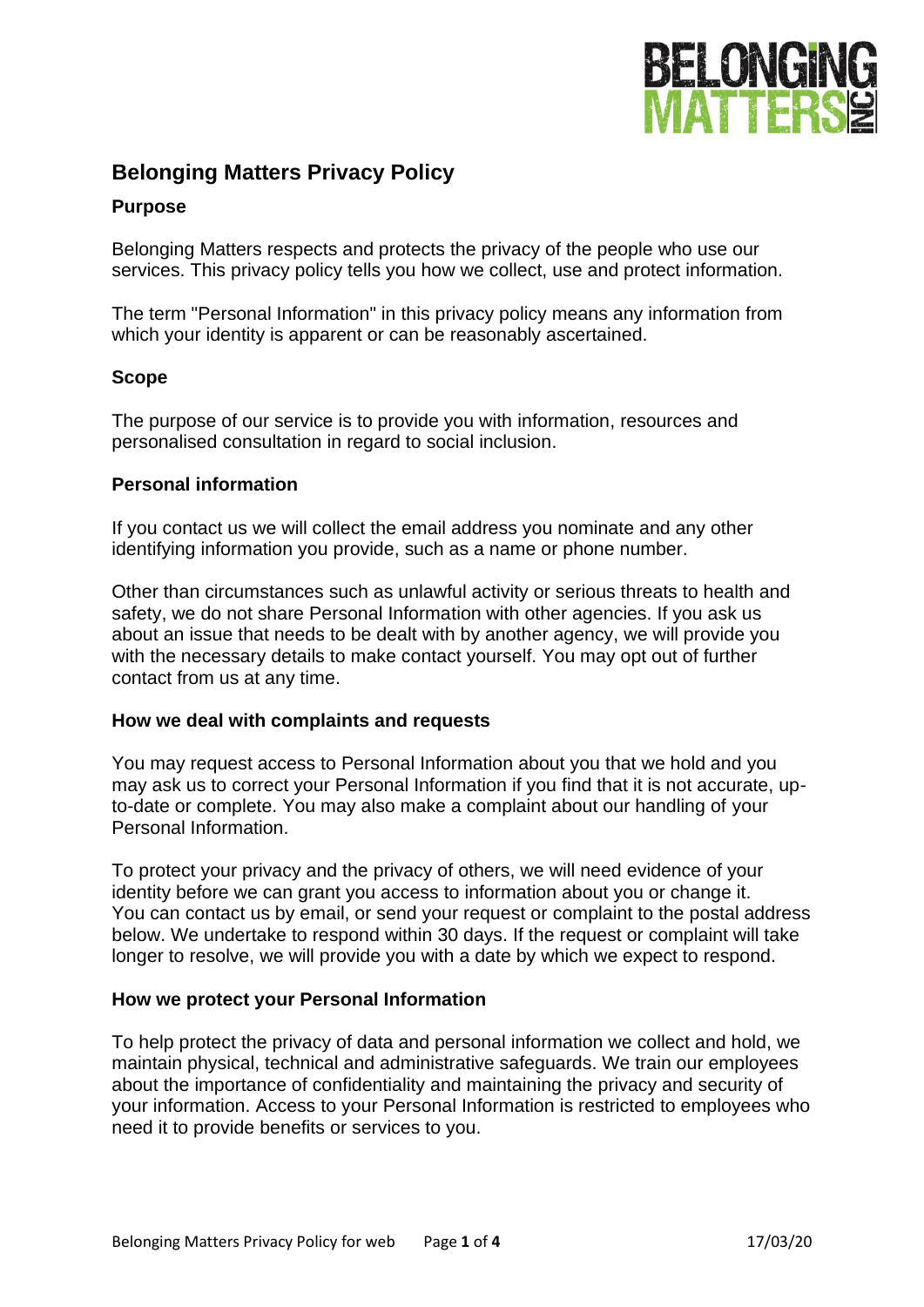There are two major areas that Belonging Matters collects and protects your personal information

# **1) Service provision**

In brief, Belonging Matters only collects personal information:

- Which is necessary for the lawful provision of services to people who access the services in accordance with Belonging Matters policies and procedures;
- Which is necessary for the lawful conduct of employment activities with staff in accordance with Belonging Matters policies and procedures;
- Which is given voluntarily; and
- Which will be stored securely on Belonging Matters databases.

Belonging Matter gathers and keeps information about individuals and groups the following purposes:

- To develop and maintain relationships with individuals and groups, as part of the mission of grass-roots change
- To advertise events and publications
- To keep registers of those attending Belonging Matters Events
- In some instances, Belonging Matters gathers, but does not keep for the long term, the contact details of people who are part of a particular project or piece of work.
- Belonging Matters collects information from various sources, including external sources, for the purpose of training and provides contacts with the opportunity to consent to, decline or modify any material or marketing.

The most private information kept by Belonging Matters is:

- Contact details of members, that include home contact information
- Planning and needs analysis information when involved in personal planning
- Contact details of non- members who choose to give Belonging Matters their home contact information
- Support needs of individuals who attend events
- Credit card details of those who purchase goods or attend events.

When in possession or control of a record containing personal information, Belonging Matters will ensure that:

- This personal information will not be shared outside of Belonging Matters.
- Credit card transactions are managed through secure online methods such as [PayPal](https://www.paypal.com/au/webapps/mpp/paypal-safety-and-security) and [Square.](https://squareup.com/au/en/security) On the odd occasion, if an order is taken manually, details will be securely destroyed as soon as the transaction is complete.
- The record is protected against loss, unauthorised access, modification by such steps as it is reasonable in the circumstances to take;
- If it is necessary for that record to be given to a person in connection with the provision of a service to Belonging Matters, everything reasonable will be done to prevent unauthorised use or disclosure of that record.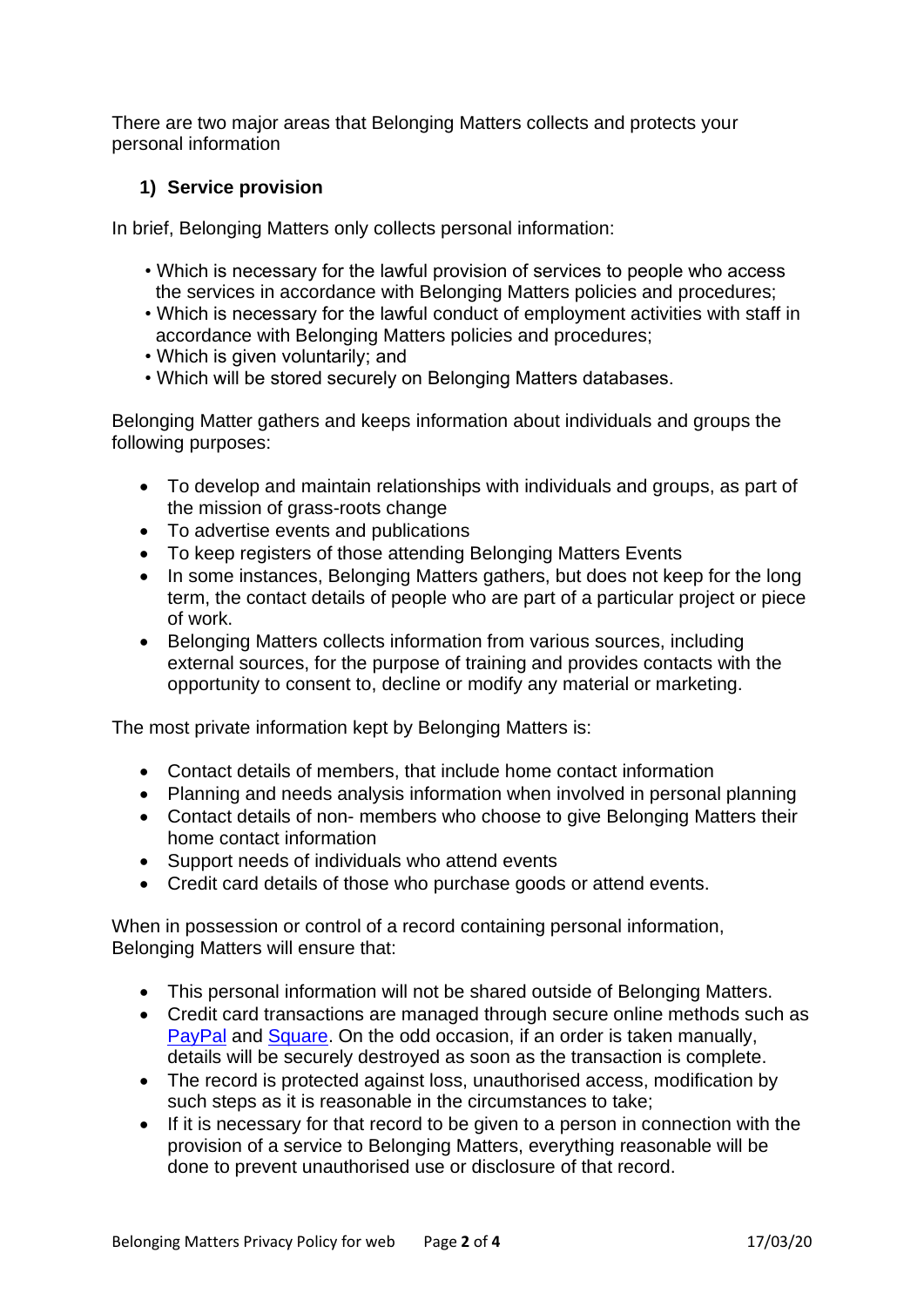• Belonging Matters will not disclose such personal information to a third party without the individual's consent; or unless that disclosure is required or authorised by or under law.

# **2) Online**

You can use our online service (web site) without telling us who you are or revealing other Personal Information except if you decide to become a member and have access to our Member's Lounge. If you become a member of the Member's Lounge we will collect information you provide on your Membership Application Form. If you send us a contact or feedback form you do not need to identify yourself or use your real name.

Our online service (web site) is hosted by Wix. Wix use different kind of security for different parts of their system. Wix is certified by [TRUSTe](http://www.truste.com/) for compliance with its program requirements including transparency, accountability and choice regarding the collection and use of your personal information. Any payment details are protected by a 256 Bit SSL encryption. For information see [Wix Privacy Policy](http://www.wix.com/about/privacy)

Belonging Matters uses Pay Pal to ensure online payment security. The PayPal site is highly secure. We use industry-leading technology (such as SSL) to keep your information safe.

PayPal automatically encrypts your confidential information in transit from your computer to ours using the Secure Sockets Layer protocol (SSL) with an encryption key length of 128-bits (the highest level commercially available). Before you even register or log in to the PayPal site, our server checks that you're using an approved browser - one that uses SSL 3.0 or higher. For more information visit [PayPal](https://www.paypal.com/cgi-bin/webscr?cmd=xpt/Help/general/TopQuestion6-outside)

Once your information reaches the PayPal site, it resides on a server that is heavily guarded both physically and electronically. PayPal servers sit behind an electronic firewall and are not directly connected to the internet, so your private information is available only to authorized computers.

For book purchases at events, Belonging Matters utilises [Square.](https://squareup.com/au/en/security) Square Reader keeps payment information safe by encrypting it as soon as it's received. Whether the card is EMV chip and pin, magstripe or contactless, Square follows the appropriate protocols to ensure the data stays secure. Card-processing systems adhere to the **PCI Data Security Standard [\(PCI-DSS\)](https://squareup.com/guides/pci-compliance)**.

In addition, Square monitor each transaction to detect suspicious behaviour from the moment it is processed to settlement. Square uses our algorithms to spot and freeze malicious or suspicious activity.